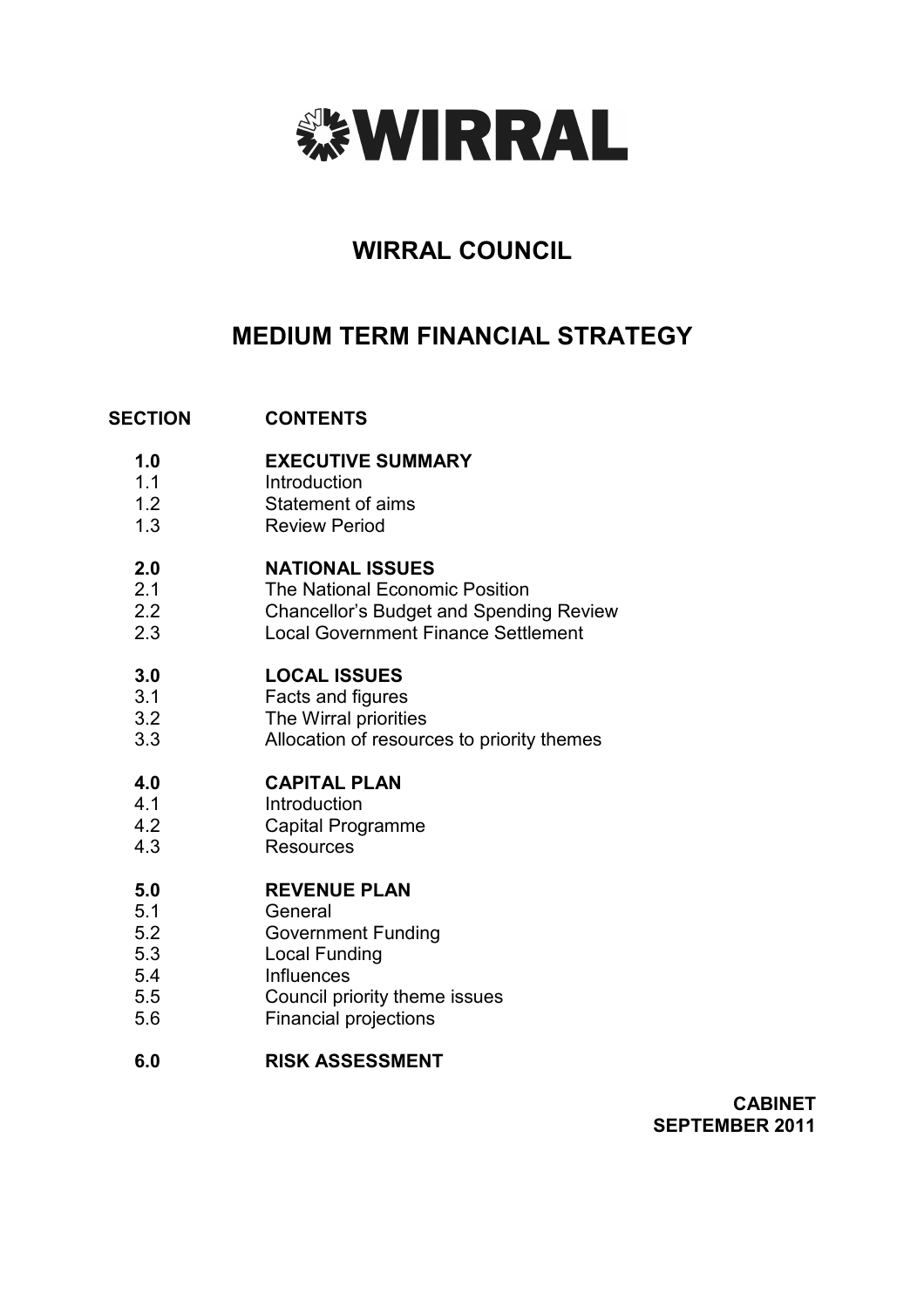# **1.0 EXECUTIVE SUMMARY**

# **1.1 Introduction**

- 1.1.1 Wirral Council is committed to providing services that meet the needs and aspirations of the people of Wirral. The creation of an environment where employers choose to invest, where people wish to live and where the vulnerable are looked after and feel safe is key to our success. The vision is set out in Sustainable Community Strategy and reflected in the Corporate Plan.
- 1.1.2 The Corporate Plan is supported by a series of longer term goals and annual priorities and targets which are refreshed on an annual basis and guide future actions. This helps prioritise the use of resources as the Council continues to operate in an increasingly complex environment and informs the way in which the Council works with its partners who share many of these aims.
- 1.1.3 Budget consultation also plays a significant role in shaping future priorities and the delivery of services. Given the financial pressures within the public sector consultation and involvement with stakeholders including residents, customers, community groups, businesses and employees will be important for the future development and operation of council services.
- 1.1.4 The national priorities of the Government are aligned with local priorities as part of the Council's corporate and business planning process in order to prioritise available resources. Wirral remains committed to maximising the use of scarce resources, directing resources towards priority areas and keeping Council Tax affordable as evidenced by the recent freeze in Council Tax.

# **1.2 Statement of aims**

- 1.2.1. This Strategy aims to support the delivery of the Council Vision and the Corporate Plan. It seeks to indicate the resource issues and principles that shape the Council budget; to identify current issues and to consider potential developments / related issues that provide the basis for future budgets.
- 1.2.2 With insufficient resources to meet all aspirations the Medium Term Financial Strategy guides and shapes spending to maximise achievement of the Council's priorities, and seeks to achieve this, by:-
	- Providing a framework for the management of financial resources to support the Annual Budget.
	- Redirecting resources towards meeting the Council objectives.
	- Subjecting spending plans to regular review to ensure that they are aligned with need and outcomes of the public consultation and promote value for money and service improvement.
	- Applying an overall risk assessment together with controls to ensure any impact is controlled.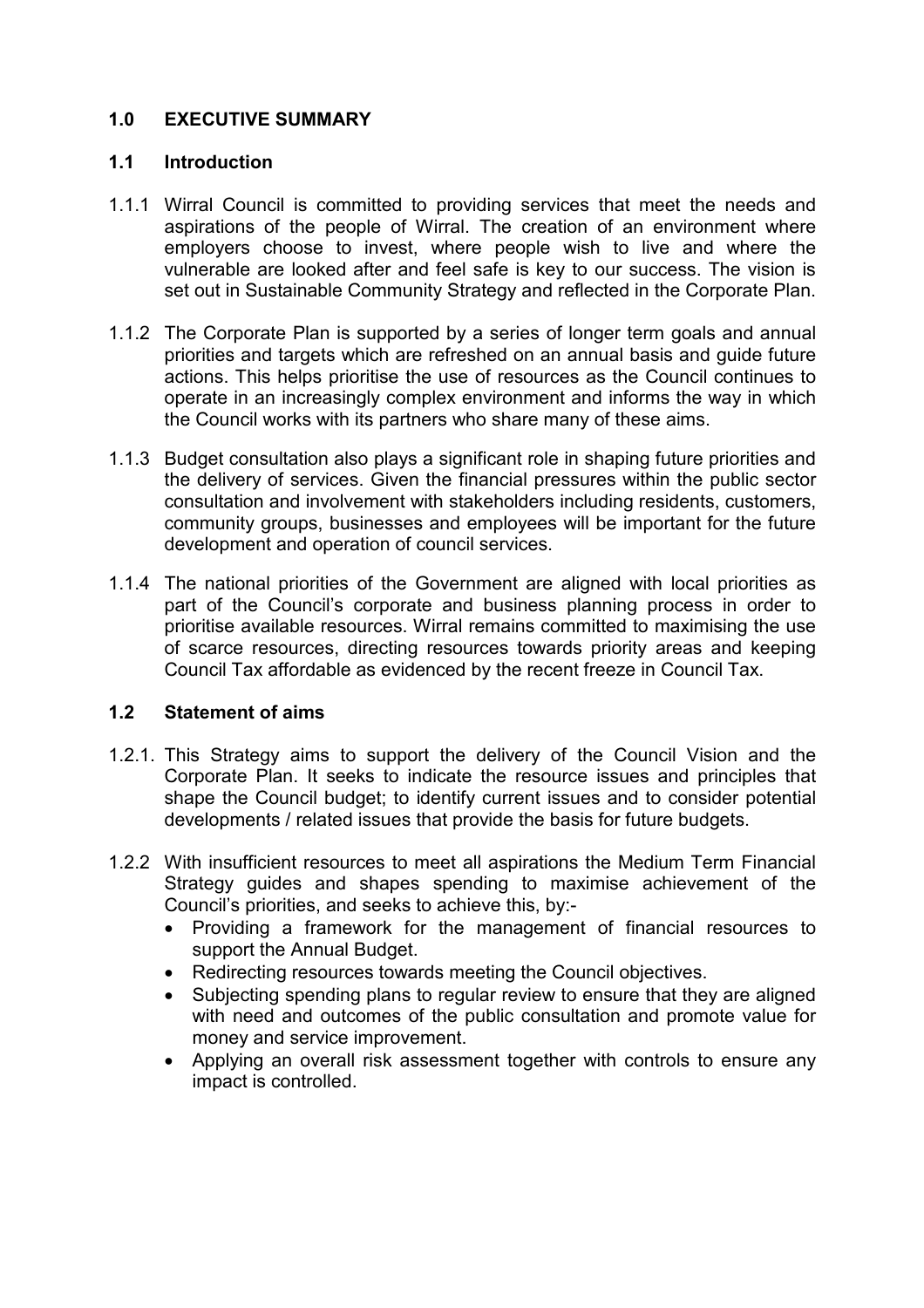# **1.3 Review Period**

1.3.1 The Strategy covers the period up to 31 March 2015 aligning the Strategy with both the period covered by the Chancellor of Exchequer's 2011 budget and the intended Spending Review period. Whilst the Strategy will be valid until 2015 it will be annually reviewed to ensure it remains relevant. The main changes reflect the economic projections from the Chancellor and the updated Corporate Plan agreed in March 2011. The annual Budget provides the detail of what is being delivered to implement this Strategy.

# **2.0 NATIONAL ISSUES**

# 2.1 **The National Economic Position**

- 2.1.1 The general global economic outlook remains poor and will impact upon the national economy with the high level of public debt and low interest rates likely to curtail Government manoeuvrability. This may be further restricted if the date of recovery and subsequent growth forecasts are not realised.
- 2.1.2 The UK economy is still weak and has only just moved out of recession. The Coalition Government has implemented measures to tackle the economic situation and the structural deficit with financial consequences for all local authorities including:-
	- Reductions in future government grant settlements.
	- Increases in demand for services particularly relating to welfare support with additional demands to provide new services to deal with impacts of the recession on communities.
	- Possible structural and resource changes linked to School Funding Reforms, Big Society and Localism initiatives
	- Reduction in income from fees and charges and from the sale of assets.
	- Reduction in likely investment into regeneration based schemes.
	- Reduced funding for partner organisations.
- 2.1.3 Wirral's Strategy and Plan reflect the latest forecasts and assumptions for the current economic situation and the Plan will be regularly updated and reported to Cabinet through the Budget Projections report.

# **2.2 Chancellor's Budget and Spending Review**

- 2.2.1 The Chancellor of the Exchequer published his Budget on 23 March 2011. The Budget contained a number of measures continuing the deficit reduction process. It also contained a number of economic forecasts:-
	- § The UK economy was forecast to grow by 1.7% in 2011, 2.5% in 2012, 2.9% in 2013 and 2.9% in 2014 and 2.8% in 2015. Inflation target remains unchanged at 2% although inflation is likely to be higher than this in the short term.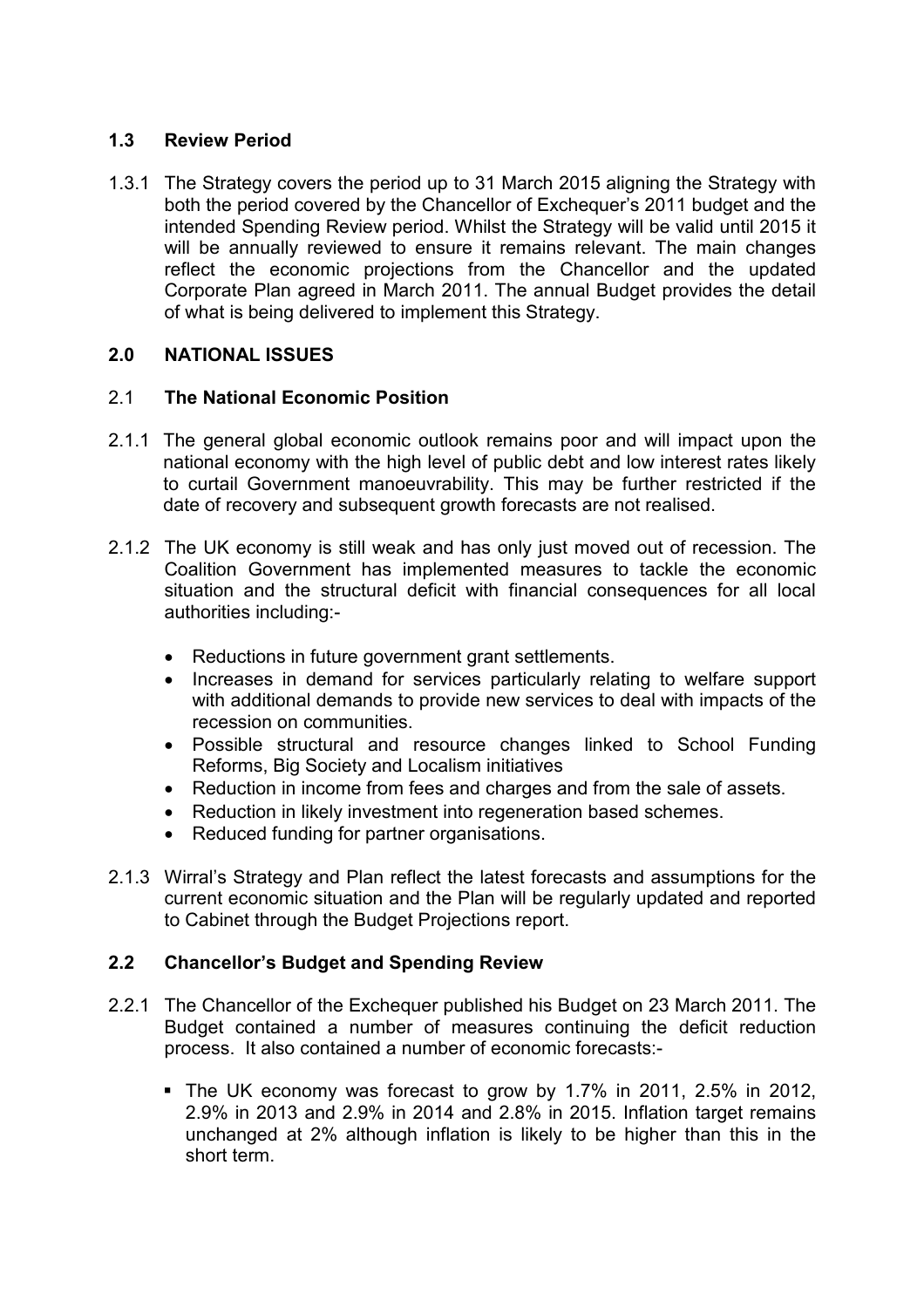- § The structural deficit will be eliminated by 2014/15. Public sector net borrowing forecast is £122 billion for 2011/12 reducing in later years to £29 billion in 2015/16.
- The percentage of total public sector debt against Gross Domestic Product (GDP) will increase from 66.1% in 2011/12 reaching 69.1% in 2015/16. A reduction in net annual borrowing from 11.1% of GDP in 2009/10 to 1.5% in 2015/16 will take place
- 2.2.2 To achieve the deficit reduction a series of spending reductions across the public sector were announced in the Emergency Budget and then expanded upon in the Spending Review 2010. Although some areas will be protected unprotected departments face a real term cut of at least 25% over 4 years.
- 2.2.3 The creation of a number of Local Enterprise Zones was announced in the budget and included Wirral Waters. Businesses occupying premises within Zones will benefit from significant tax concessions and supported IT investment. Local authorities will be able to retain growth in business rates within the Zone for 25 years.

# **2.3 Local Government Finance Settlement**

- 2.3.1 The Local Government Finance Settlement was announced on 31 January 2011 following the Spending Review 2010. The Spending Review provided headline figures of a reduction in Government Grant of approximately 30% over 4 years. The Finance Settlement only covered the 2 years 2011/13 and resulted in reductions in grant support to Wirral of £51 million in 2011/12 and a further £14 million in 2012/13. The finances for the remaining 2 years 2013/15 will be announced after the outcome of the Local Government Finance Review. Reviews of Public Sector Pensions and Welfare Benefits are also in progress.
- 2.3.2 The grant allocation presently comprises a series of elements based upon needs and resources. It is adjusted to ensure authorities receive a minimum level of increase each year and is available to support all Council services.

# **3.0 LOCAL ISSUES**

# **3.1 Facts and Figures**

- 3.1.1 Wirral's Sustainable Community Strategy and the Council Corporate Plan set out an understanding of the local issues facing the borough which is a place of enormous opportunity but also of sharp contrasts.
- 3.1.2 The overall picture masks inequalities for local people as Wirral residents experience some of the country's most notable variations in economic and social well being. A substantial percentage of Wirral's population live within some of the country's most deprived areas, whilst there are also a large number that live in some of the country's most affluent areas.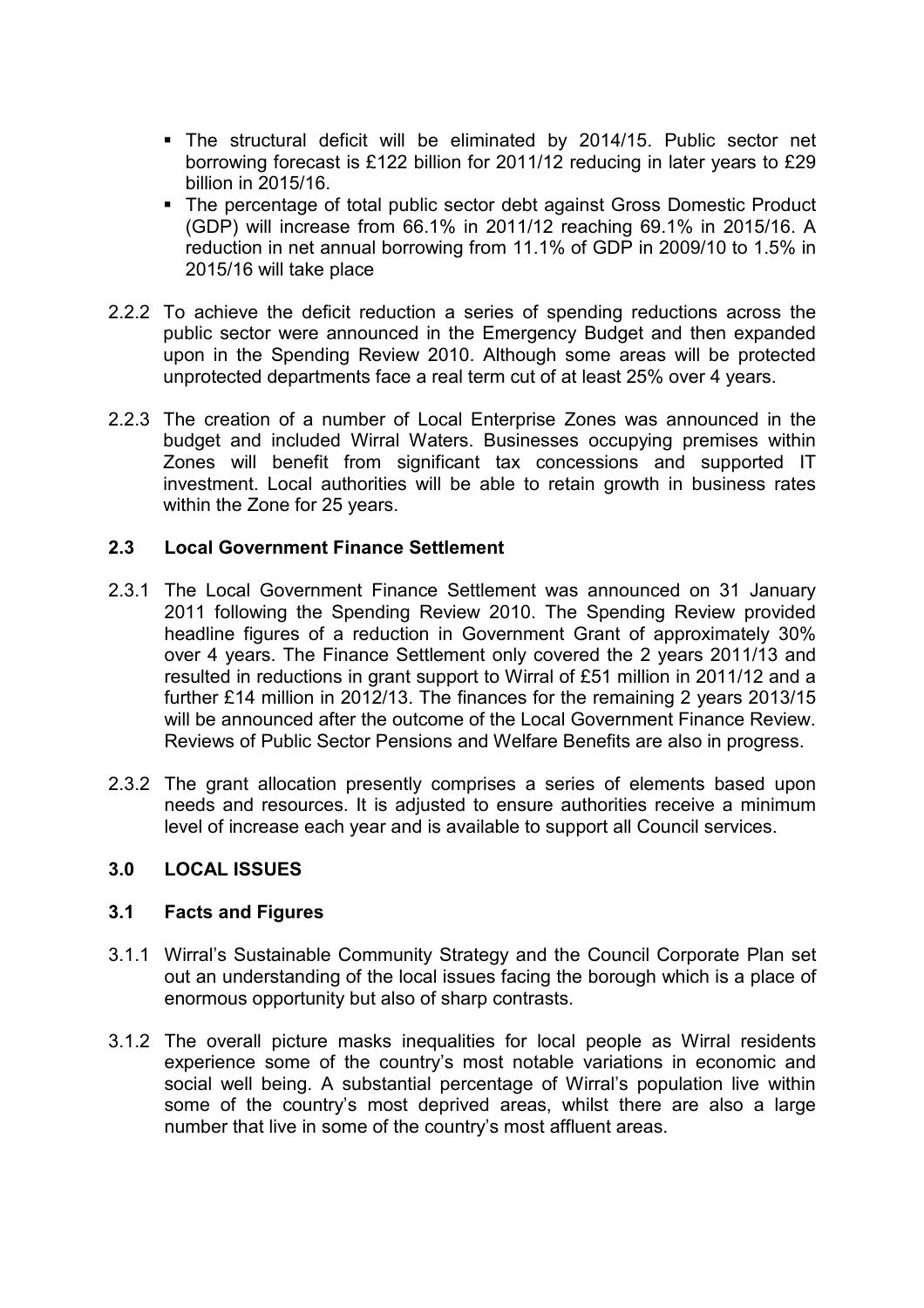- 3.1.3 Wirral's population has declined from over 355,000 during the 1970s to 308,800 in mid-2010. The population is skewed towards older age groups, with a lower proportion of younger adults and a higher proportion of older people than the averages for the rest of England and the North West.
- 3.1.4 The fastest falling population categories are the 24 years and under age group. With the availability of employment in the borough being lower than the national average a significant number are travelling outside for jobs. The outcome of the 2011 Census will be known during the next 12 months and any reduction in population is likely to have a detrimental impact upon Government grant allocations for Wirral.

# **3.2 The Wirral priorities**

- 3.2.1 The approach to corporate planning integrates national and local priorities and was influenced by the outcomes of the Wirral's Future – Be A Part Of It consultation. The Corporate Plan objectives are grouped around four themes:-
	- Your Family including a focus on Children and Young People and Adults.
	- Your Economy.
	- Your Neighbourhood.
	- Your Council.
- 3.2.3 The Corporate Plan is supported by a series of annual priorities and targets which are refreshed on an annual basis with the emphasis being to make the most of available resources, take advantage of opportunities open to the council and tackle the significant challenges facing the borough.
- 3.2.4 The shaping of future priorities and the delivery of services will also be influenced by future consultation. This consultation will involve residents, staff, stakeholders, businesses and community groups. It is intended that this will also inform the developing Localism Agenda.

# **3.3 Allocation of resources to priority themes**

3.3.1 Your Family: Adults

Additional resources have been made available for Adult Services to provide quality, affordable services and to cope with increased demands. The availability of personal budgets offering improved client choice continues to be increased. Investment has been made in assistive technology to help support residents to live in their homes and additional resources have been made available to support adults with learning disabilities. However the demands from an ageing population for social care continue to increase and prove to be a challenge.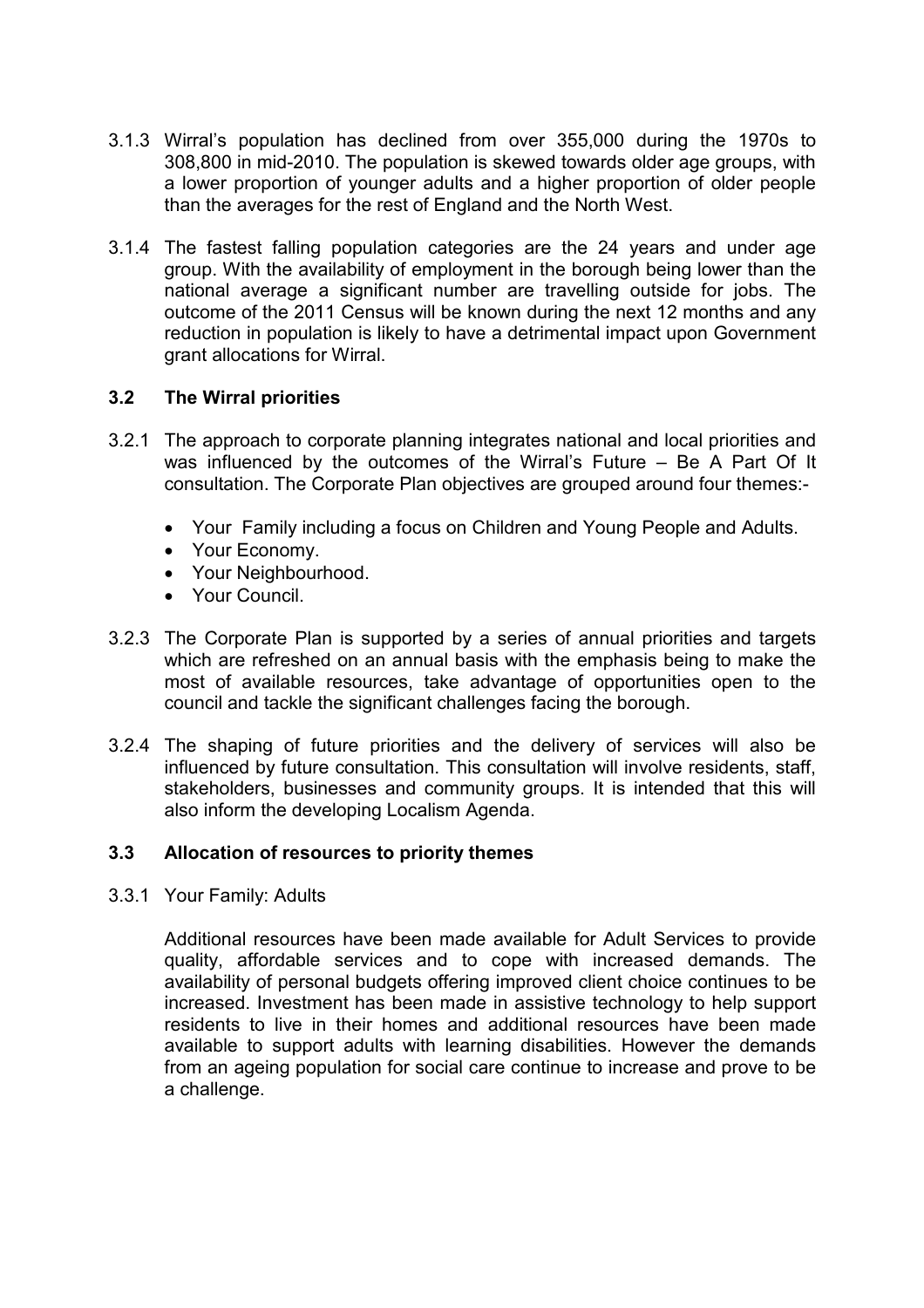### 3.3.2 Your Family: Children and Young People

Sure Start and Children's Centres have received additional funding whilst funding has also been provided to partners to support targeted early interventionand raise the aspirations of disabled children. Children's care has been supported through promotion of fostering and improved care allowances, support for youth services and a priority of support for the improvement of academic achievement of vulnerable children and of those living in the most deprived areas. The continued major capital investment into schools covers both the maintained and Academy Programmes including significant investment at Pensby Primary School and the Birkenhead High Girls Academy.

#### 3.3.3 Your Economy.

The Council has allocated revenue and capital resources to support the development of Wirral's competitiveness and to encourage investment and employment opportunities. This includes the Investment Strategy with substantial developments within the Wirral Waters/Docklands area and New Brighton and continued support for housing initiatives. The investment is complemented by the use of funding to support the Wirral Apprentice Programme, to support small businesses and social enterprise growth, environmental improvements and planned investment in super-fast fibre optic broadband to support the development of businesses.

#### 3.3.4 Your Neighbourhood

Environmental improvements and community engagement and safety are key priorities. Additional resources have been allocated to the streetscene contract, street cleansing, recycling and dog fouling enforcement action. Actions over climate change and sustainability have resulted in significant planned capital investment in solar energy in council buildings and further investment has been set aside to continue the programme of domestic insulation. Additional funding for energy efficiency grants has been made available for community buildings and a carbon budget established. Further investment in Wirral's libraries has been secured and support for tackling the anti-social behaviour continued.

# 3.3.5 Your Council

Council Tax for 2011/12 was frozen at the 2010/11 level to benefit from the receipt of a grant made available from Government and this accorded with the commitment to providing quality services whilst keeping Council Tax affordable through the securing of value for money. Increased community involvement is being promoted through consultation and the formulation of a Neighbourhood Plan for each Area Forum. The Older and Younger Peoples Parliaments continue to be supported and inform policy development in their respective areas. The increased funding allocated to Area Forums allows local people to have a greater say over spending in their areas. One Stop Shop services continue to be developed and where appropriate their co-location with libraries will provide a wider range of services.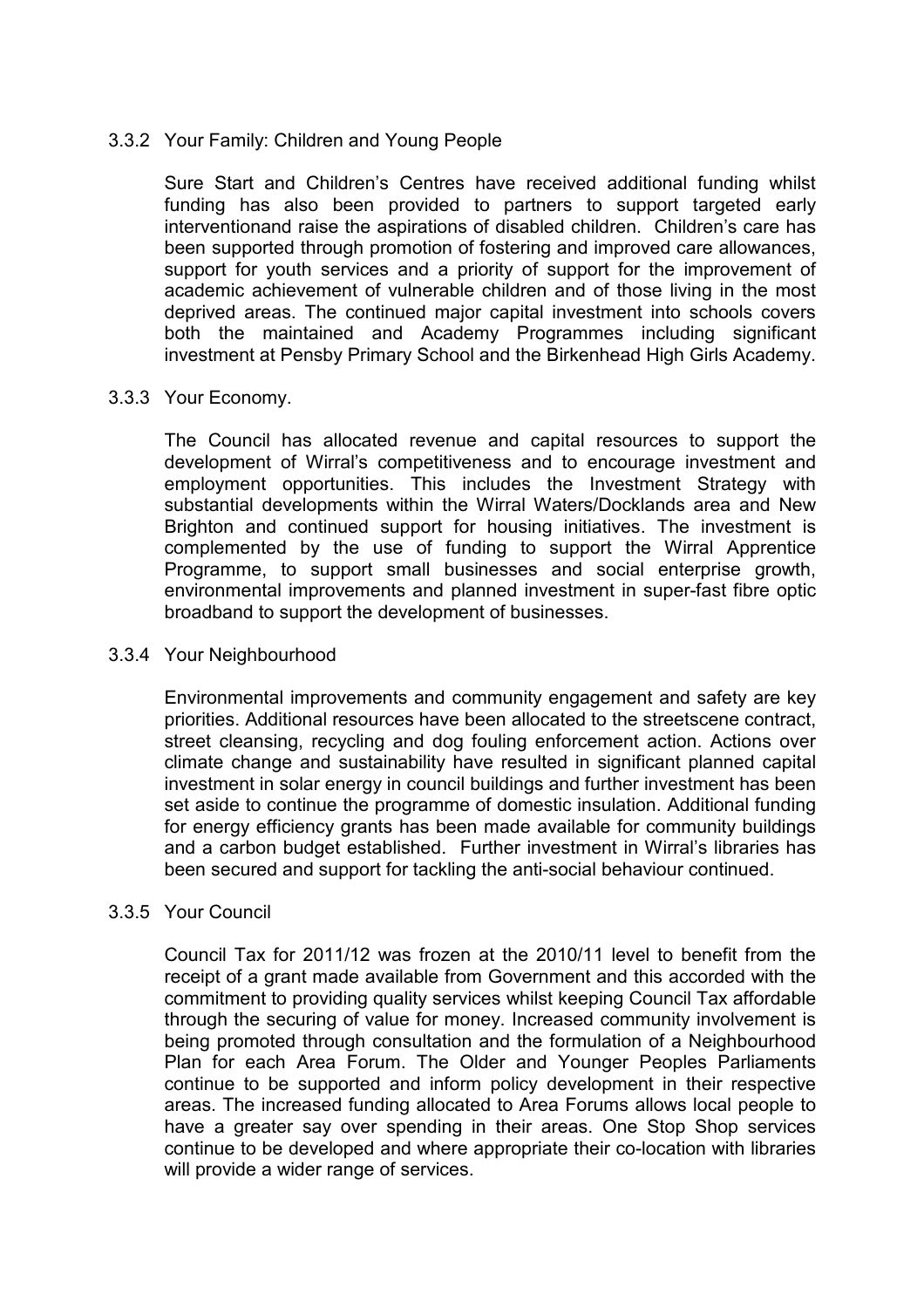# **4.0 CAPITAL PLAN**

### **4.1 Introduction**

- 4.1.1 Over the past year the level of capital funding available to Local Authorities has reduced significantly. Major grant funding streams have been significantly reduced, including, those for Housing Market Renewal and Transport, whilst other previously specific grants have been unringfenced giving Local Authorities greater autonomy over the funding of capital projects but at a much reduced level. Authorities have the ability to augment capital funding under the Prudential Code whereby additional expenditure on capital investment can be incurred as long as the plans are affordable, prudent and sustainable. This is measured by a series of indicators integral to the Treasury Management policy of which the key is the revenue cost.
- 4.1.2 The Wirral Investment Strategy sees the Council and partners committed to the ambitious vision for Wirral of securing its economic future by attracting investment and creating sustainable employment opportunities for the people of the Borough. The Strategy aims to create an internationally competitive economy where local employers succeed and businesses choose to invest; an economy with high levels of private sector employment, which retains and attracts young people and provides the job opportunities for all Wirral residents to realise their full potential.
- 4.1.3 The Council increasingly works with the private sector to maximise resources in the continued regeneration of Wirral. The Capital Strategy identifies the links with the Corporate Plan and informs the programme of investment. With resources insufficient to meet all of the aspirations the programme is prioritised based upon criteria that take account of the priorities.

# **4.2 Capital Programme**

- 4.2.1 The Capital Programme is agreed each December and any schemes considered for approval are subject to a Business Case submission and evaluated against the agreed priorities of the Council.
- 4.2.2 The largest area within the capital programme relates to the Children and Young People Department. Major projects include the £12 million rebuild/refurbishment of Birkenhead High School for Girls Academy, which is due for completion in October 2012, and the co-location of Pensby Primary and Stanley Special Schools costing £12.5 million, due for completion in 2013. Much of this work is supported by government grants.
- 4.2.3 Within Technical Services is the Local Transport Plan which details the programme in respect of maintaining local transport routes and improving community safety. The major scheme is the M53 Bidston Viaduct scheme which is funded primarily by Central Government with the Council making a contribution towards the costs.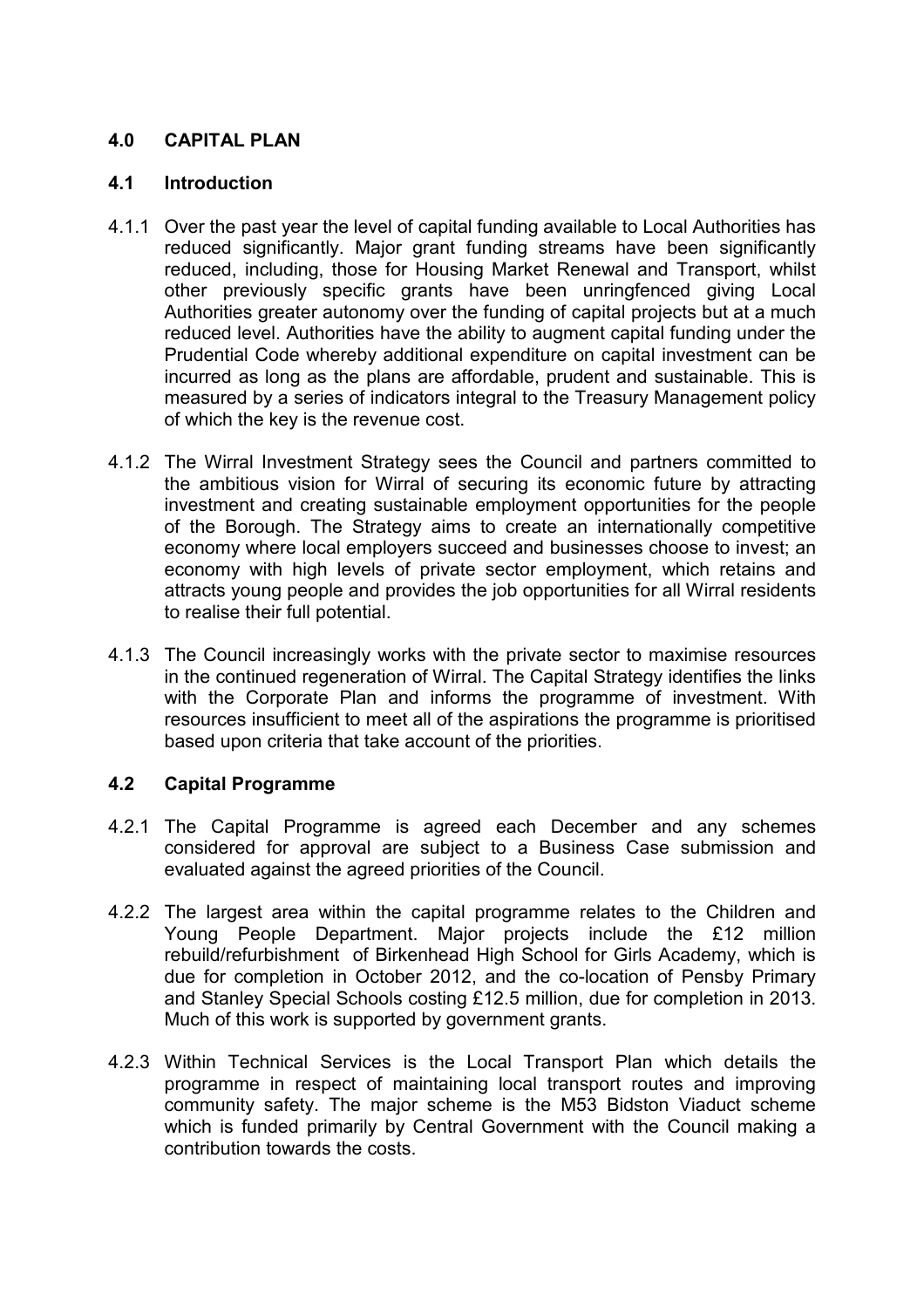4.2.4 Work on the Council's non-school buildings is driven by the Law, HR and Asset Management Department with the IT enhancements under the Finance Department. Improvements to Cultural Service Assets continue in line with the recommendations of the Cultural Services review carried out in 2009. This investment focused on improvements to Williamson Art Gallery and the redevelopment of Libraries, Leisure Centres and Parks. Investment will also be made to the Administrative buildings of the Council.

| PROGRAMME AT 30 JUNE 2011    | 2011/12   | 2012/13   | 2013/14*  |
|------------------------------|-----------|-----------|-----------|
| <b>SPEND</b>                 | £ million | £ million | £ million |
| <b>Adult Social Services</b> | 2.9       |           |           |
| Children & Young People      | 39.2      | 12.8      |           |
| <b>Corporate Services</b>    | 10.8      | 9.6       | 1.3       |
| Finance                      | 3.7       | 1.0       | 1.0       |
| Law, HR & Asset Management   | 8.8       | 4.8       | 3.0       |
| <b>Technical Services</b>    | 11.5      | 5.3       |           |
| <b>Total Programme</b>       | 76.9      | 33.5      | 5.3       |

Capital funding for 2013/14 onwards has yet to be agreed therefore a full capital programme has not yet been established.

# **4.3 Resources**

- 4.3.1 Under the Prudential Code the authority can borrow to fund capital expenditure up to the level that can be afforded. The Government had previously provided support for a certain level of new borrowing each year but this is no longer available. The Council sets Prudential Indicators within the Treasury Management Strategy which act as a gauge to ensure the Council's capital investment funded by borrowing is affordable, prudent and sustainable. Assumptions on the level of borrowing have been reflected in the Medium Term Financial Strategy and Plan.
- 4.3.2 The level of Government Grants has reduced from past years and many of the remaining grants are no longer ring fenced allowing the Council greater flexible over their use. The major grant funding streams remaining include, Department of Education grants for Maintained Schools and Academy building works, Department of Transport grants for the Local Transport Plan.
- 4.3.3 The unpredictable nature of the timing of capital receipts means that they are used to provide flexibility in funding the programme. The receipts are projected from the likely sale of assets resulting from the Asset Management Plan and include former school sites and the agreement with Wirral Partnership Homes for the sharing of receipts from sales of former Council houses.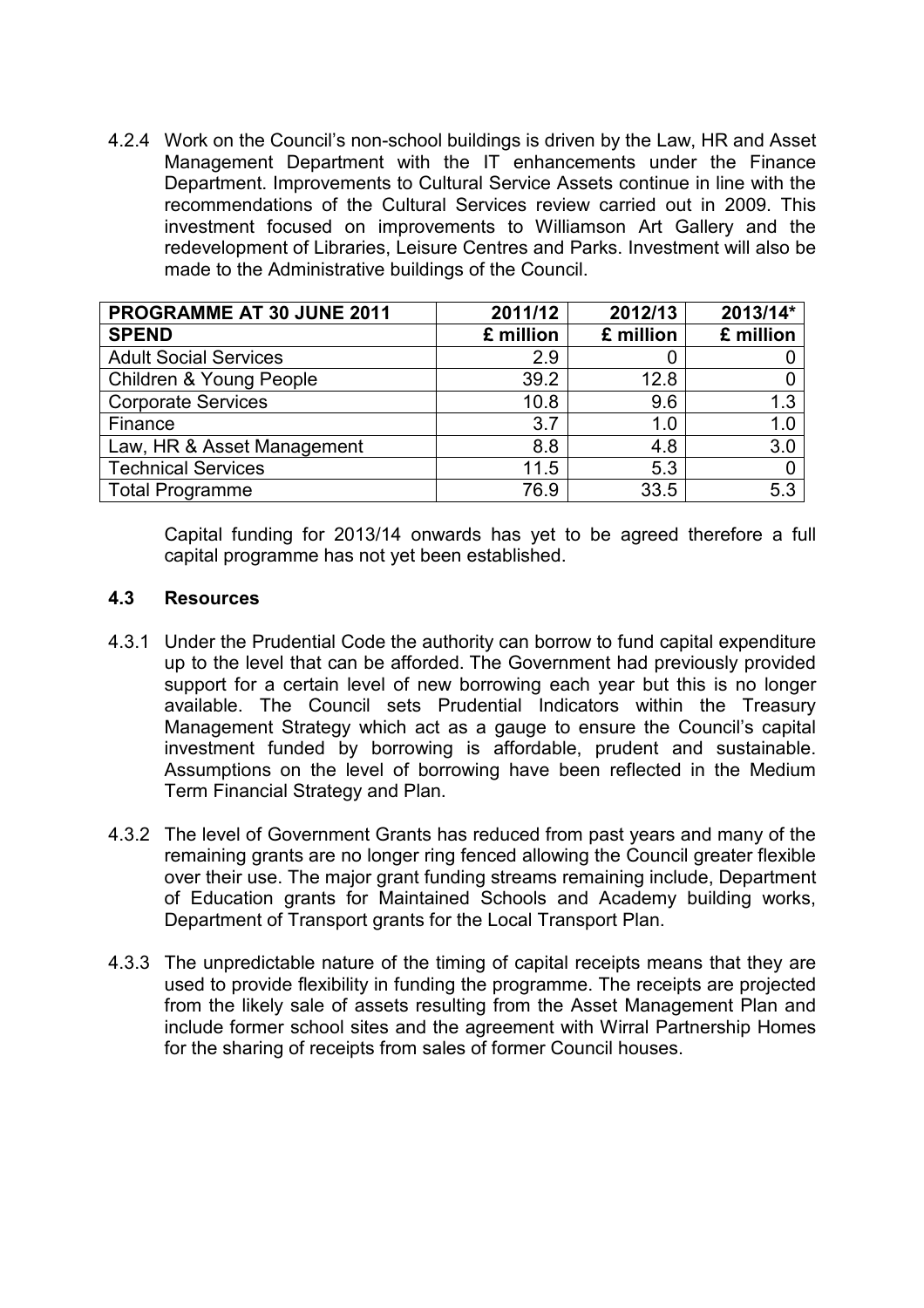| PROGRAMME AT 30 JUNE 2011         | 2011/12   | 2012/13   | 2013/14*  |
|-----------------------------------|-----------|-----------|-----------|
| <b>RESOURCES</b>                  | £ million | £ million | £ million |
| <b>Borrowing</b>                  | 28.6      | 11.4      | 4.C       |
| Capital receipts                  | 3.0       | 3.0       |           |
| Revenue, Reserves & Contributions | 4.2       | 0.3       |           |
| Grants                            | 41.1      | 18.8      | 1.3       |
| <b>Total Resources</b>            | 76.9      | 33.5      | 5.3       |

Capital funding for 2013/14 onwards has yet to be agreed therefore a full capital programme has not yet been established.

# **5.0 REVENUE PLAN**

### **5.1 General**

- 5.1 As with capital there will never be sufficient resources to meet all of our service delivery ambitions. In recognition of this the Corporate Plan identifies the main priorities to direct, and provide a focus for, the allocation of Council resources.
- 5.2 The Revenue Plan has been prepared at a strategic level and is not intended to replace the detailed budget process that will continue within the existing time-scales. Assumptions have been made as at early July 2011 regarding future Government funding with projections based upon the contents of the other related plans.
- 5.3 Throughout the year reports are provided to Cabinet on the projected budgets for future years and provide a regular update on the issues identified in the Medium Term Financial Strategy.

# **5.2 Government Funding**

- 5.2.1 The Comprehensive Spending Review 2010 covered the period 2011/12 to 2014/15 and will result in significantly reduced funding of approximately 30% for local authorities. In delivering its services the Council must continue to have regard for its statutory duties.
- 5.2.2 The Local Government Finance Settlement saw Wirral receive reductions in Government grants of £51 million in 2011/12. A further reduction of £14 million will take place in 2012/13. The reductions would have been higher under the Formula Grant allocation process but for the application of a damping mechanism to limit the level of loss to those worse affected authorities. In addition the decline in Wirral's population will also likely have implications for the level of future Government grant received.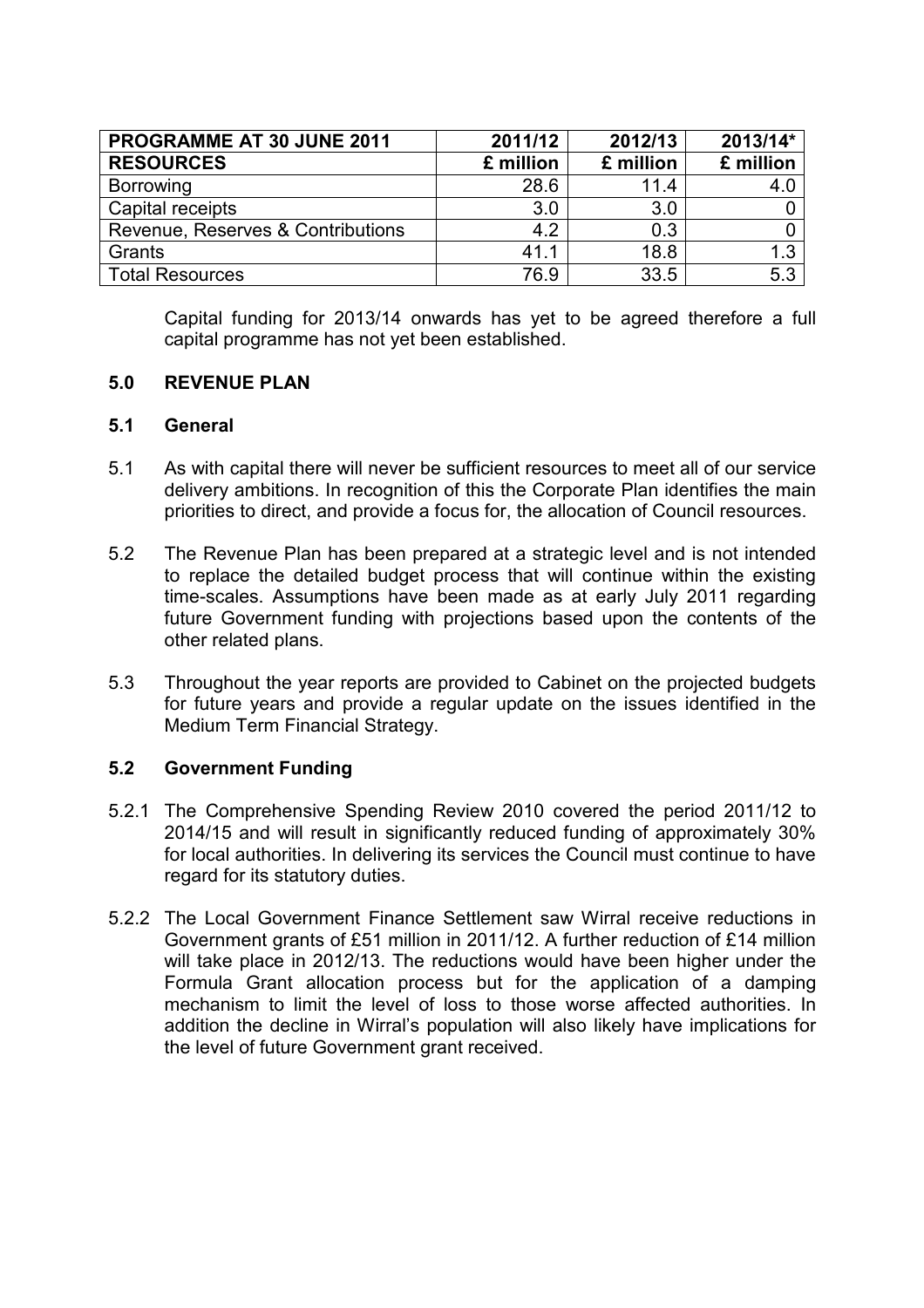- 5.2.3 Specific Grants. The Area Based Grant of £43 million in 2010/11 was largely allocated on a needs basis and has now ceased with some elements incorporated within other grants. The Dedicated Schools Grant used for the provision of schools will remain as the most significant specific grant. The pupil premium of which Wirral is currently receiving approximately £5m per annum is forecast to increase fourfold on a national basis by 2014-15.
- 5.2.4 The previous Government's centrally imposed annual 3-4% efficiency targets have been abolished. However the reduced level of central government funding and limitations on expected Council Tax increases will mean that local authorities must continue to identify and deliver substantial efficiencies.
- 5.2.5 The Government have announced a consultation exercise for a Local Government Resources Review. The main proposals revolve around incentives for authorities to assist in growing their local economies and to keep additional business rates raised. This may have adverse implications for authorities like Wirral with a relatively low business rate tax base and are currently net receivers from the national business rate pool.

# **5.3 Local Funding**

- 5.3.1 Council Tax presently provides the other main funding for Council services. The aim is to set Council Tax at affordable levels and within parameters laid down by Government. For 2011/12 the Government introduced a Council Tax Freeze Grant payable to authorities who did not increase their council tax and was set at a Council Tax increase of 2.5%. Authorities were warned that capping would take place for any authority increasing Council Tax by more than 3% and the Plan presently assumes there will be no Council Tax rises. The final position may vary depending upon any directions and or incentives from Central Government.
- 5.3.2 Opportunities for increasing income are being explored and charges for services set having regards to the other objectives of the Council. Charges are reviewed, at least, annually and increased primarily in line with inflation (present assumptions are 3% per year) whilst compared to other authorities, the local market and affordability. Income generation is balanced against the socio-economic factors and links to the Corporate Plan objectives. Examples being the free swimming schemes which complement healthy lifestyles and the car parking policy linked to the regeneration and environmental objectives.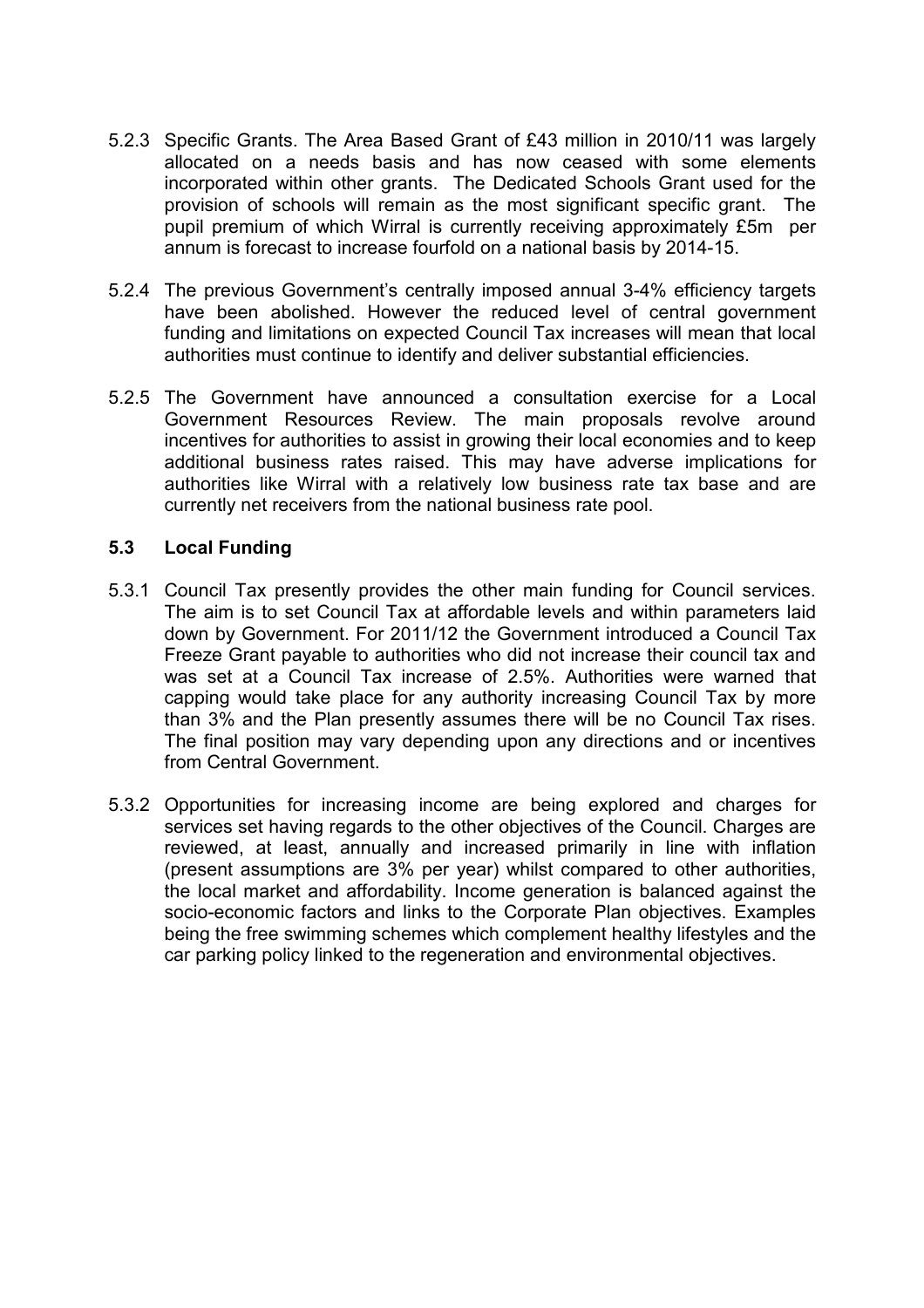5.3.3 The Government recognises the importance of economic development and the role local authorities have in shaping their areas and providing accountability for regeneration initiatives. Regional Development Agencies have been abolished and a £1 billion Regional Growth Fund established to encourage local authorities, businesses and communities to work together to provide economic growth. Local Enterprise Partnerships have been established along with Local Enterprise Zones (including Wirral Waters) offering significant tax concessions and investment opportunities to businesses. A New Homes Bonus funding stream provides incentives to local authorities for new home provision based upon a multiplier of additional council tax receipts raised.

# **5.4 Influences**

#### 5.4.1 Securing investment and financing

The Council continues to look at all options for securing investment into the local area. The Wirral Waters scheme continues to progress with planning applications proceeding for the initial stages of this major £4.5 billion investment including a proposed International Trade Centre. The regeneration of New Brighton using private sector investment is due for completion whilst previous investment has seen the Private Finance Initiative used for improving secondary schools, the transfer of the housing stock to address the needs of Council dwellings and bids for Government funding, including the Lottery Fund.

#### 5.4.2 Council Balances

The Local Government Act 2003 and CIPFA consider that the Director of Finance should recommend the level of general balance. This is maintained at an appropriate level having regard to the financial management and control framework taking into account risk management and the risks identified in the budget process. The balance should be set at 2% of the net revenue budget which equates to a minimum of £6 million for 2011/12. The budget agreed for 2011/12 forecast higher balances of £6.9 million which was considered prudent given the financial challenges facing local authorities.

Amounts are also set-aside for specific purposes being held either in reserves or provisions in accordance with the appropriate accounting practice. These are reviewed at least twice a year to ensure that they are still required for the purpose intended and maintained at adequate levels.

#### 5.4.3 Inflation

In line with Government projections inflation has been assumed at 2% over the next three years for prices. Pay inflation for 2012/13 has been restricted to a maximum flat rate of £250 for those earning less than £21,000 per annum following Central Government announcements of a two year pay freeze and 2% for all employees from 2013/14.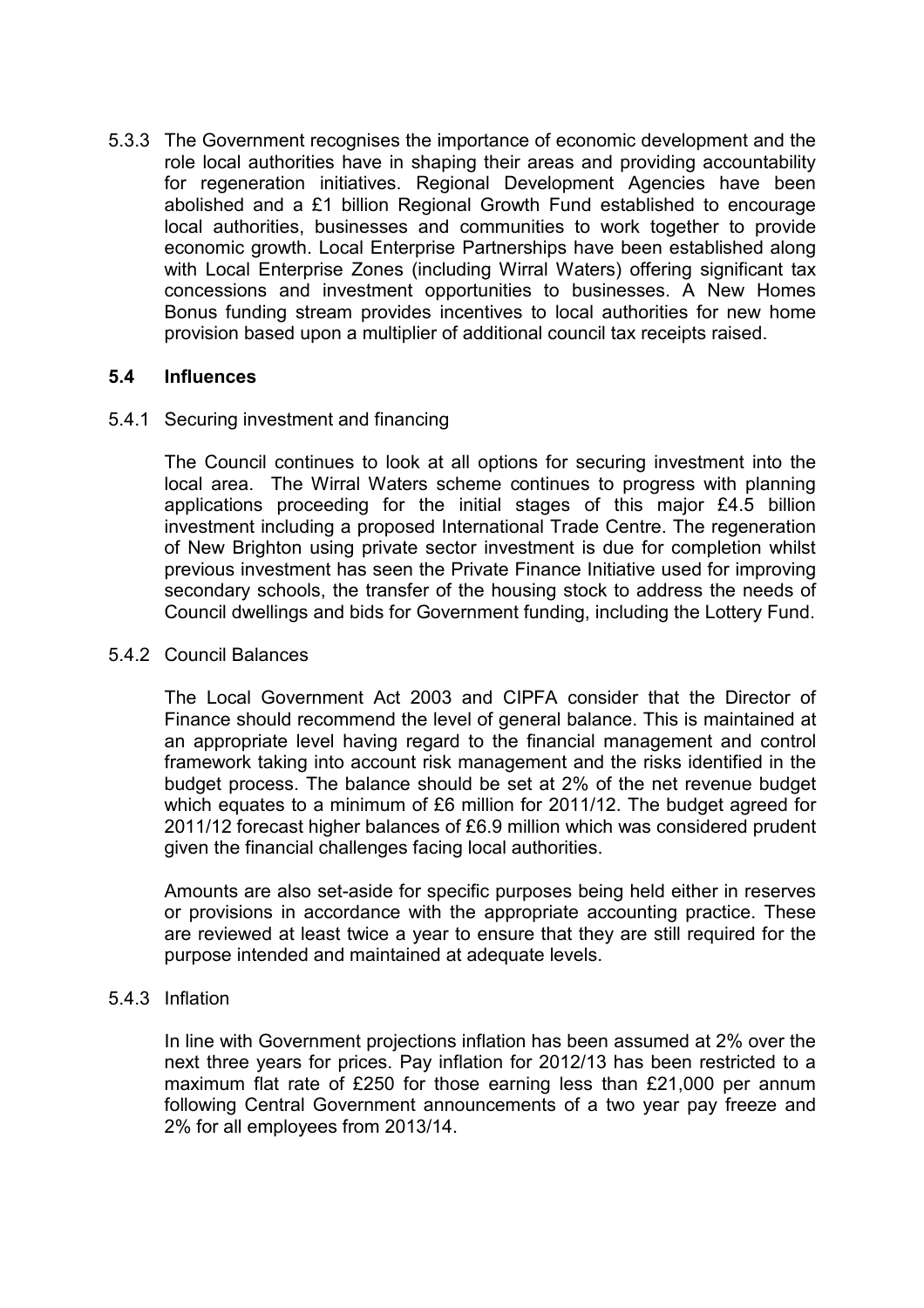A general amount for non-specific growth is included in the projections to fund smaller items of up to £0.2 million resulting from legislative changes. The Merseyside Waste Disposal Authority levy is projected to rise by £1.5 million per year from 2013/14 and Landfill Tax is predicted to increase by £8 per tonne per year representing a 50% increase between 2010/11 and 2014/15. An increase in the Merseytravel levy of £1 million per year has also been assumed from 2013/14.

#### 5.4.4 Links to other resource strategies

Capital Strategy: Support for capital investment is assumed to continue but at a much reduced level between 2011/15. Submissions for funding are based upon a Business Case which prioritises submissions against meeting the corporate objectives. The Capital Programme process includes any Invest-tosave schemes with the programme agreed each December.

Human Resources: The resource challenges facing local authorities will result in fewer staff and the HR strategy will cover issues of business continuity and maintenance of appropriate skills within the workforce. Wirral continues to implement the local pay review with any decisions to be effective from April 2007. Whilst largely resolved in 2008 resources have been made available to meet on-going commitments and the final stages of the Job Evaluation process which is anticipated to be concluded shortly.

Information Technology: Support for investment is based upon the submission of a Business Case which is then assessed against prioritisation criteria reflecting the corporate objectives. The programme is agreed ach December and incorporated into the budget process.

#### 5.4.5 Efficiency and Value for Money

Wirral remains committed to delivering value for money through keeping Council Tax affordable and maintaining improvements in services. Departmental plans are subject to review to ensure that they are aligned with need as the aim is to deliver high quality, well-performing services within the finite resources available. Whilst costs should compare well with other authorities and be reflective of service delivery it is the outcomes rather than the processes that are the key to success.

#### 5.4.6 Insurance

The Council has continued to be pro-active in risk management and in the treatment and defence of insurance claims. This was again recognised in the Insurance Fund annual report and the assessment of potential liabilities arising from past and predicted claims enabled the amounts set-aside for outstanding claims to again be reduced.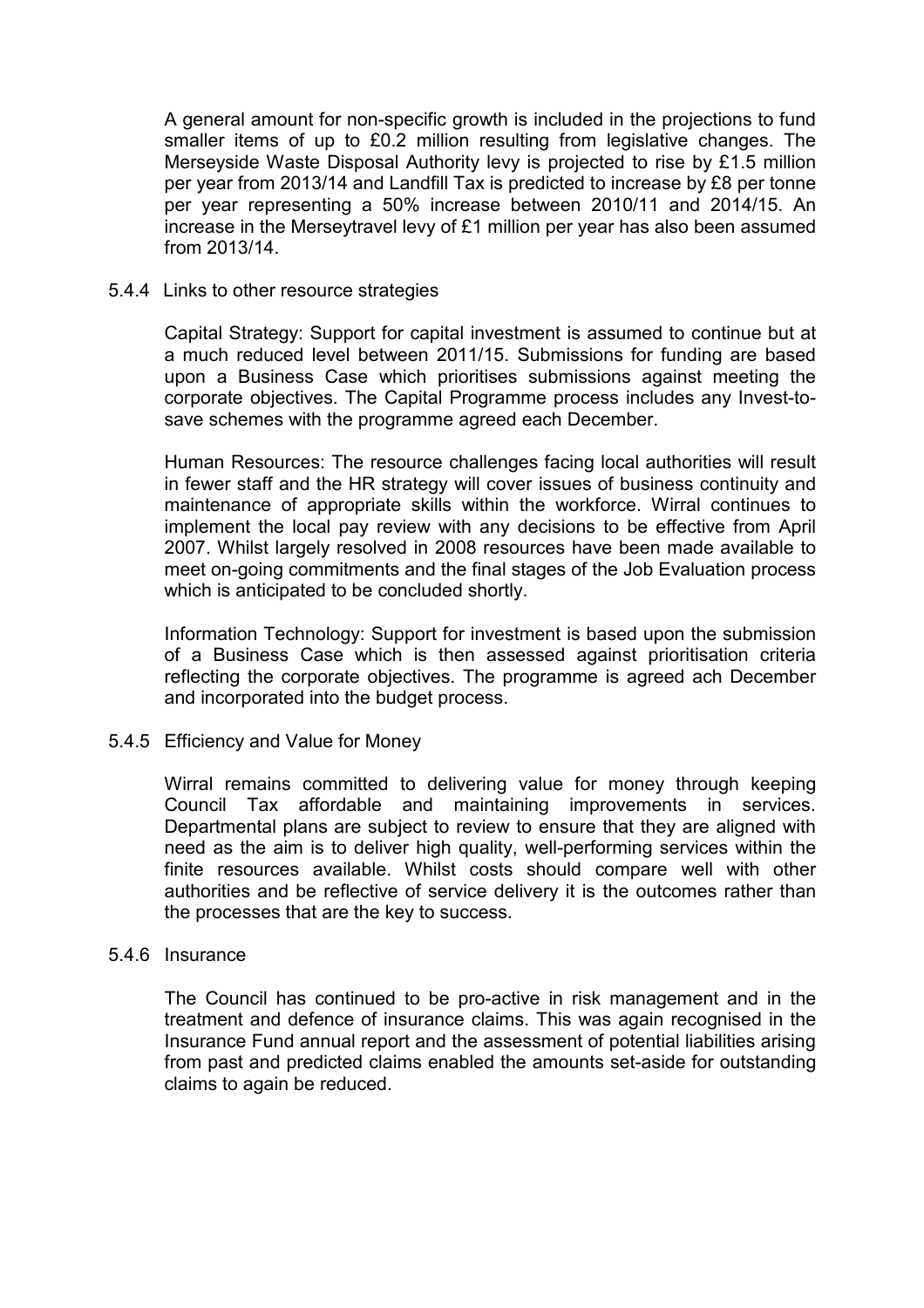### 5.4.7 Pension Costs

An actuarial revaluation of the Pension Fund was completed in 2010 and resulted in increased costs for the authority (an equated contribution rate of 18.1% based on a 25 year deficit recovery plan compared to the previous employers rate of 17.8%) From April 2011 Wirral's employer pension rate consists of two separate elements, a fixed amount relating to back funding and a future service rate set at 12% of pensionable pay. The next revaluation due in March 2013 may result in further increased costs depending upon demographic and other factors and the outcome of the Government review of public sector pensions.

#### 5.4.8 Promoting choice

The reforms within Adult Social Services will see the implementation of the personalisation agenda. Individuals will receive the funding directly for care services and be able to choose those services which they require to use.

#### **5.5 Council priority theme issues**

#### 5.5.1 Your Family: Adults

Adult Social Services continue to face demand pressures through the demographic changes on Wirral and an increasingly ageing population. As with Children's Services further resources have been allocated to Adult Social Services over recent years and there has been closer working with NHS Wirral to better use the resources available locally.

Wirral is responding to the changing emphasis in transforming adult services care provision and meeting the expected standards. The expansion of personal budgets continues with investment into assistive technology taking place. Personal budgets provide individuals with the choice of purchasing care and support which will impact upon the services provided by the Council as well as other public sector and private sector providers. Assistive technology helps individuals to remain in their home, achieve a better quality of life and reduce pressures on more expensive forms of care.

# 5.5.2 Your Family: Children and Young People

Education is a key priority of the Coalition Government. The Dedicated Schools Grant and three-year budgets for schools further guarantee schools funding being ring-fenced whilst the national distribution of the grant is currently being reviewed.

A number of initiatives are being implemented by the Government which include the expansion of academies, the establishment of 'free' schools operating outside of the local authority framework and payment of a pupil premium targeted at those in disadvantaged groups.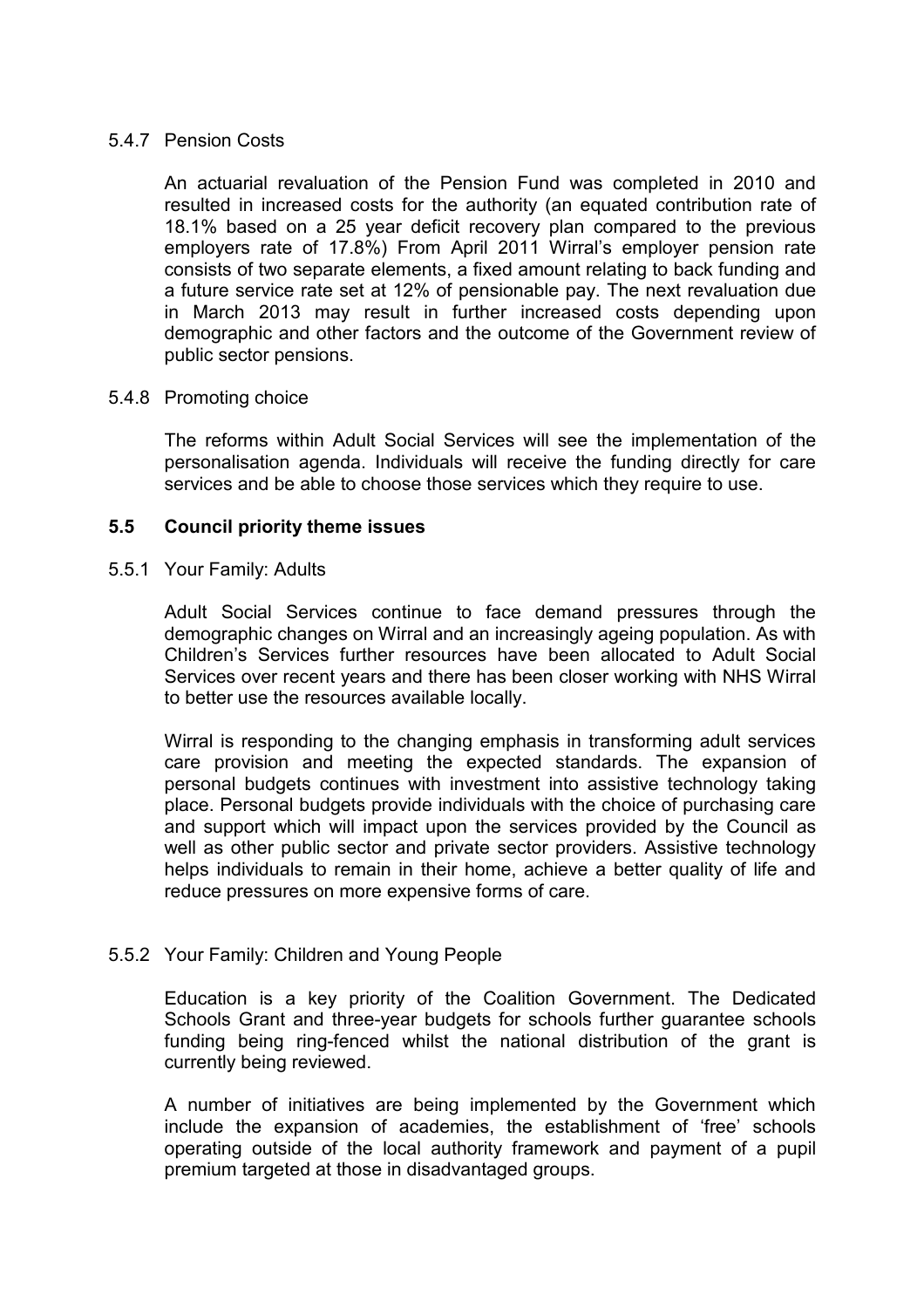An issue facing the education service continues to be that of falling secondary rolls as reflected in local demographic changes and declining population. With fewer school places required the Council has agreed to reduce school provision. The running costs for those closed remain within the schools service, being redistributed, whilst the Council benefits from the sale of the assets.

In supporting the raising of aspirations and the narrowing of the attainment gap there are linkages to the other aims and objectives including support for Sure Start centres, the creation of more jobs, through the Wirral Apprenticeship Programme, and health and well-being through support for looked after children.

#### 5.5.3 Your Economy

The Council continues to progress the delivery of the Investment Strategy of which the key projects involve working with development partners on the New Brighton, Woodside and Wirral Docklands schemes. Outline Planning Permission was granted during 2010 for the £4.5 billion Wirral Waters scheme with plans for a major International Trade Centre were submitted in June 2011.

The Authority has earmarked funds to support the roll out of superfast broadband to attract and retain businesses to Wirral and to help provide competitive advantage. Businesses have also been supported via the use of grant programmes.

The NewHeartlands Initiative with Wirral, Liverpool and Sefton, tackling areas of poor quality and unpopular housing accommodation has ceased with the reduction in Government grant. Interventions to support housing continue on a smaller scale including support for private sector improvements, adaptations to provide disabled facilities and energy efficiency schemes

The development and support for small businesses is also a key objective for the council. Programmes being supported include the 'Wirral Business Angels' scheme, support for social enterprises and mutuals, measures to tackle empty shops and environmental improvements to local and district shopping areas.

Support to tackle worklessness including the Wirral Apprentice Programme continues with a particular focus on increasing job opportunities and helping secure the continuation of existing jobs. European Social Funding resources have been secured to help with these aims.

#### 5.5.4 Your Neighbourhood

Government targets have previously been set for waste recycling and the diversion of waste away from landfill. The increase in Landfill Tax is projected to be at a rate of £8 per tonne per annum and will be reflected in the levy upon the Merseyside authorities from the Merseyside Waste Disposal Authority. The levy is anticipated to increase by £1.5 million per tonne from 2013.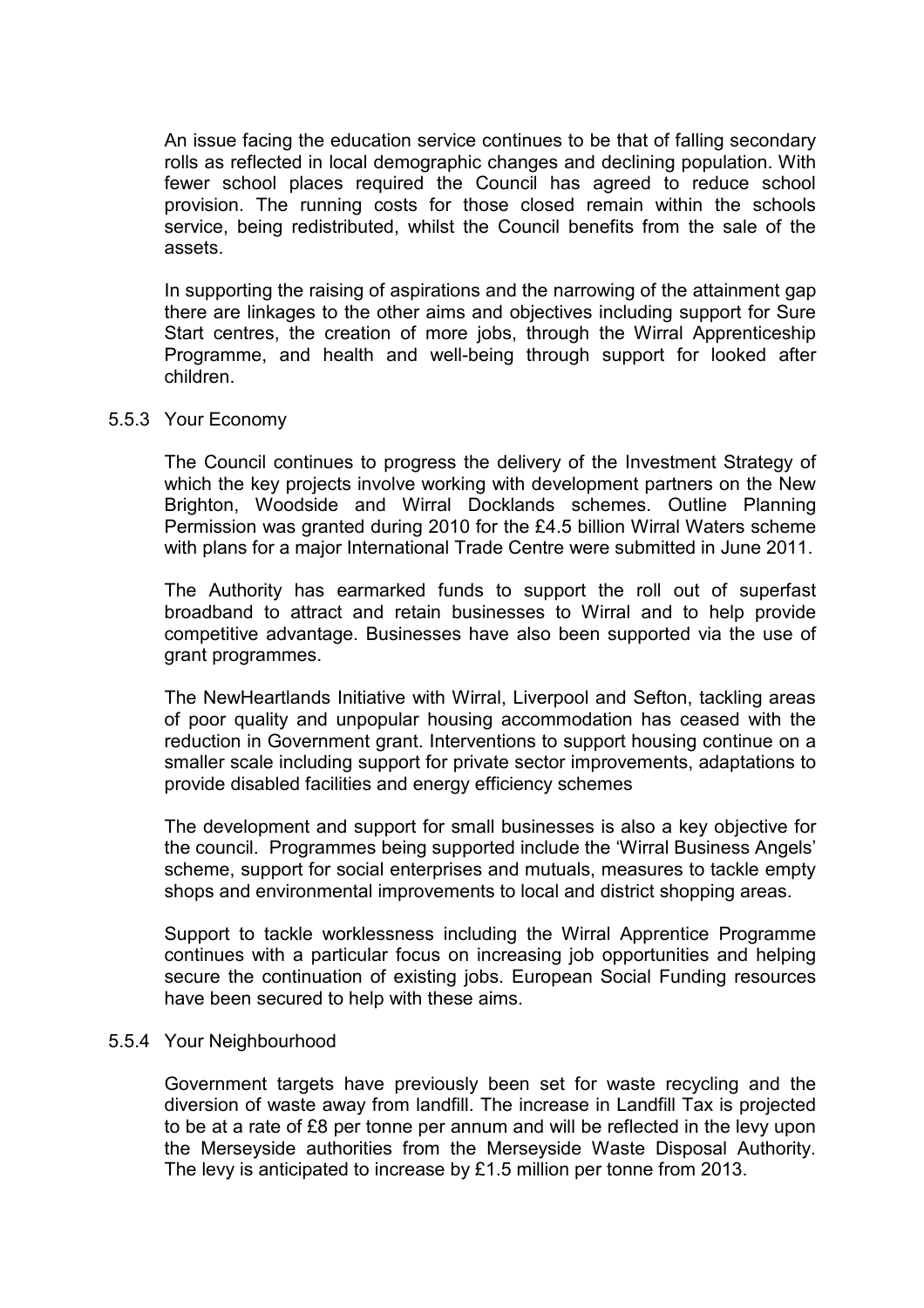The Council Environmental Streetscene Services contract covers waste collection, recycling and street cleansing services and as the range of services expands this realises environmental and cash benefits through increased recycling and reduced landfill costs (via the levy).

Investment is being made into Wirral's neighbourhood facilities, for developing the library and One Stop Shop IT network and in other facilities including leisure centres.

In terms of reducing Wirral's carbon footprint significant investment has been made to offer free home insulation to Wirral residents. Energy efficiency measures including the use of solar power are being introduced to council buildings.

Additional investment is being made to improve Wirral's road network and to increase road safety. An exercise is currently underway to procure a suitable parks and open spaces contract that is expected to generate efficiencies and service improvements.

In supporting community engagement additional resources have been allocated to Area Forums whilst a major Neighbourhood Planning consultation programme is taking place in 2011. The asset transfer programme continues with communities being engaged in the operation and maintenance of a number of former authority buildings.

#### 5.5.5 Your Council

A programme of public consultation using various media channels continues. This will help inform and shape the priorities of the Authority and assist with future decision making regarding the use of resources.

To respond to demands for its services within the resource constraints the Council is undergoing a number of organisational changes. The Early Voluntary Retirement / Voluntary Severance Scheme resulted in a reduction in the workforce. Future resource pressures and the need to deliver services in different ways with fewer staff will inevitably result in changes to the way the Council is structured and operates.

The Customer Access Strategy is delivered through the 'front-of-house network' of the Call Centre, One Stop Shops and Libraries with this enhanced through the Council web-site. Joint working, including the joint use of facilities with other agencies, sees a co-ordinated approach with work in this area previously recognised with awards for Customer Services and by the Audit Commission review of Access to Services.

The modernisation agenda through the integration of existing IT systems aims to provide improved services encompassing the support systems integrating Customer Relationship Management, Content Management and the Financial systems. With substantial investment in assets and in the way services are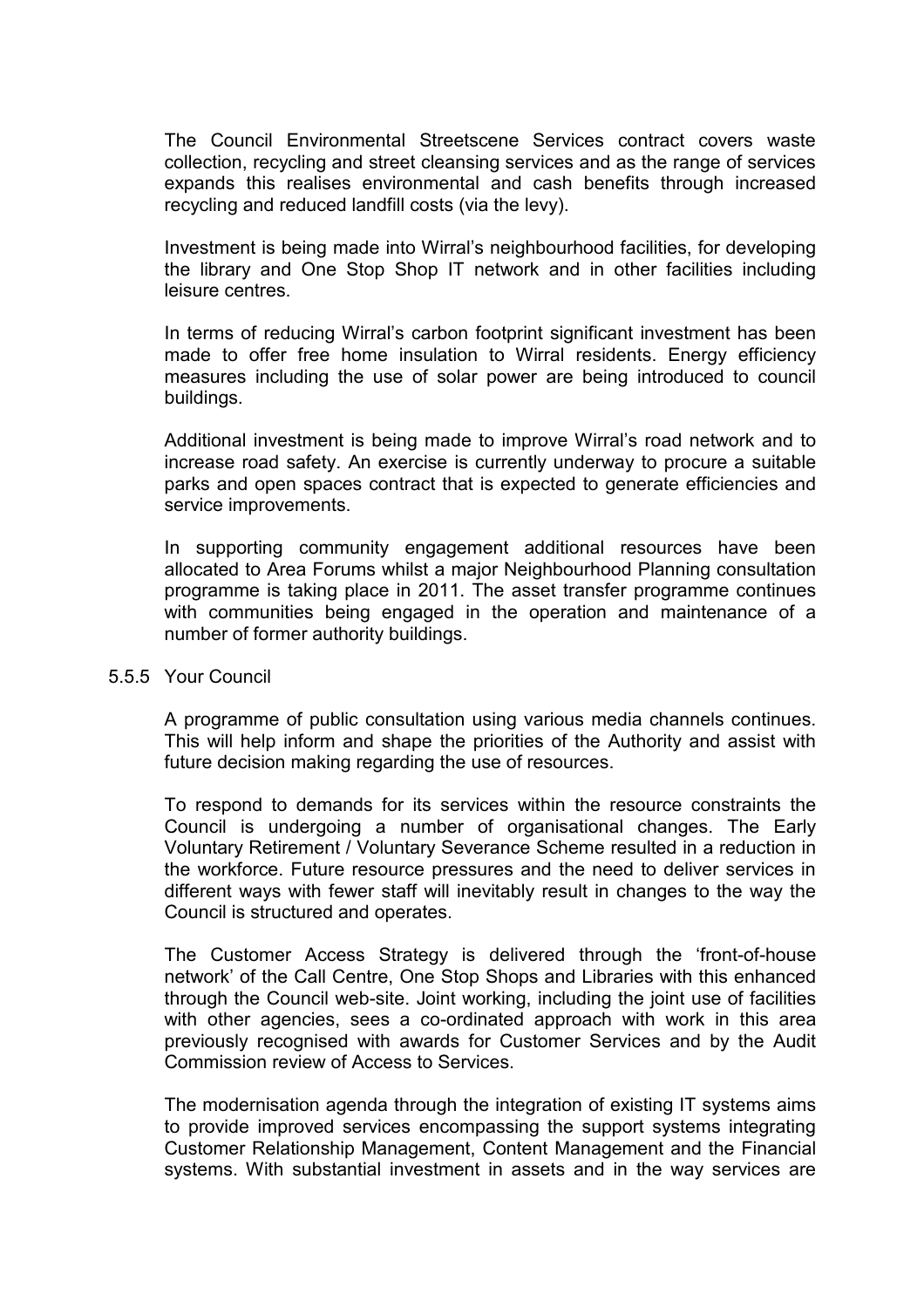provided there are efficiencies that can be achieved through the medium-tolong term through the re-engineering of service delivery.

The Asset Review will make improvements to service delivery, contribute towards the sustainability programme and also realise financial benefits through operational efficiencies. Assets have been transferred from Council ownership for community use and this programme of transfers is continuing. An accommodation review is being undertaken which will result in efficiencies and further reductions to the number of administrative buildings.

The purchasing of goods and services for the best price available has been strengthened through the adoption of a Procurement Strategy, the work of the Procurement Unit and the expansion of goods and services available through on-line catalogues. By using the opportunities afforded by the changing systems this will continue to provide additional benefits.

Responsibilities and budget for public health is expected to transfer to the Council during 2013 which should further strengthen the partnership working between the public sector agencies as well as with other sectors in delivering adult social services.

# **5.6 Financial projections**

- 5.6.1 The financial projections are based upon the preceding sections and indicate a shortfall between spend and income. The Council Tax figures assume a zero % Council Tax rise per year and the shortfall will be made up from efficiency savings identified throughout the period.
- 5.6.2 To give an indication of potential variations for some of the key assumptions the impact of each 1% variation for each assumption is summarised in the following table:-

| <b>SENSITIVITY ANALYSIS</b> | 2012/13        | 2013/14   | 2014/15   |
|-----------------------------|----------------|-----------|-----------|
| Effect of 1% variation in:- | £ million      | £ million | £ million |
| Inflation - Pay             | 14             | 14        | 1.4       |
| Inflation - Prices          | 2 <sub>1</sub> | 2.1       | 2.2       |
| Inflation - Income          | 0.3            | 0.3       | 0.3       |
| Council Tax income          | 1.3            | 1.3       | 1.3       |

5.6.3 It should be noted that these projections are based upon assumptions regarding the future Local Government Finance Settlements and financial assessments made are based on the latest information available. With the Government undertaking consultations during 2011 on topics including the Local Government Resource Review which covers the Localisation of Business Rates and Community budgets; Welfare Reform which includes Council Tax Rebate and the Universal Credit Schemes and the Health Changes as well as the outcome of the Census 2011 the projections will be subject to change. As further information is received this will be reported in the regular Budget Projections updates to Cabinet.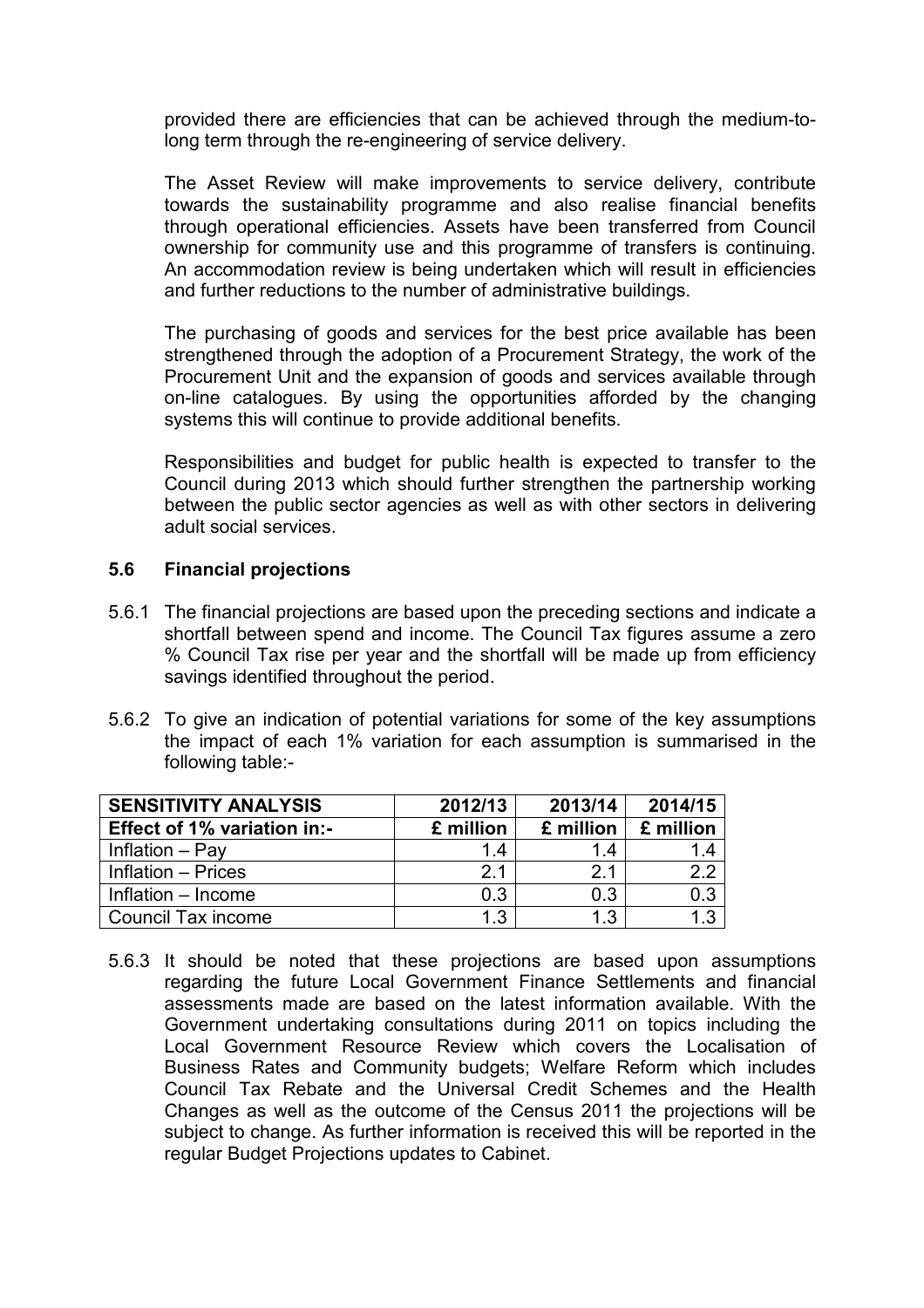|                                         | 2012/13          | 2013/14                  | 2014/15                  |
|-----------------------------------------|------------------|--------------------------|--------------------------|
|                                         | £ million        | £ million                | £ million                |
| <b>BASE BUDGET</b>                      | 294.8            | 281.0                    | 267.2                    |
| <b>PLUS: IDENTIFIED CHANGES</b>         |                  |                          |                          |
| Inflation - Pay                         | 1.0              | 3.5                      | 3.5                      |
| <b>Inflation - Prices</b>               | 4.2              | 4.2                      | 4.2                      |
| Capital financing                       | 1.9              | 2.0                      | 2.0                      |
| <b>Waste Disposal</b>                   |                  | 1.5                      | $\overline{1.5}$         |
| <b>Pension Fund</b>                     | 0.3              | 0.3                      | 2.5                      |
| <b>National Insurance</b>               | 1.0              |                          |                          |
| Merseytravel                            |                  | 1.0                      | 1.0                      |
| Unavoidable growth                      | 1.0              | 1.0                      | 1.0                      |
| <b>Efficiency Investment Fund</b>       | 2.0              | 2.0                      | 2.0                      |
| Inflation - Income                      | $-1.0$           | $-1.0$                   | $-1.0$                   |
| Academies                               | 0.9              |                          |                          |
| Housing                                 | 0.3              |                          |                          |
| Neighbourhood Management                | 0.4              | $\overline{\phantom{0}}$ | -                        |
| Home to School Transport                | 0.2              |                          | $\overline{\phantom{0}}$ |
| <b>Integrated Transport</b>             | 0.3              |                          |                          |
| <b>DASS Reprovision</b>                 | $\overline{3.5}$ |                          |                          |
| <b>Council Tax Benefit</b>              |                  | 3.2                      |                          |
| <b>Agreed efficiencies</b>              | $-4.5$           | $-0.5$                   | $-0.4$                   |
| <b>Efficiency Plan/Savings Required</b> | $-25.3$          | $-31.0$                  | $-30.3$                  |
| <b>FORECASTED BUDGET</b>                | 281.0            | 267.2                    | 253.2                    |
|                                         |                  |                          |                          |
| <b>RESOURCES</b>                        |                  |                          |                          |
| Formula Grant                           | 144.8            | 131.0                    | 117.0                    |
| <b>Council Tax Grant</b>                | 3.3              | 3.3                      | 3.3                      |
| <b>Local Services Support Grant</b>     | 1.2              | $\overline{1.2}$         | $\overline{1.2}$         |
| New Homes Bonus Grant                   | 0.3              | 0.3                      | 0.3                      |
| <b>Council Tax</b>                      | 131.4            | 131.4                    | 131.4                    |
| <b>RESOURCES</b>                        | 281.0            | 267.2                    | 253.2                    |
|                                         |                  |                          |                          |
| <b>GENERAL BALANCE</b>                  | 6.0              | 6.0                      | 6.0                      |

**GENERAL FUND PROJECTIONS (as reported to Cabinet 1 September 2011)** 

In terms of Council Tax increases the Coalition Government announced a freeze for 2011/12 and awarded a Council Tax freeze grant worth 2.5% of any notional Council Tax increase.

With the outcome of the Spending Review 2010 and consultation exercises unknown at this stage Formula Grant has been based on indications of the likely range of reduced Government grants and a reduction of approximately 30% has therefore been assumed between 2011/12 and 2014/15.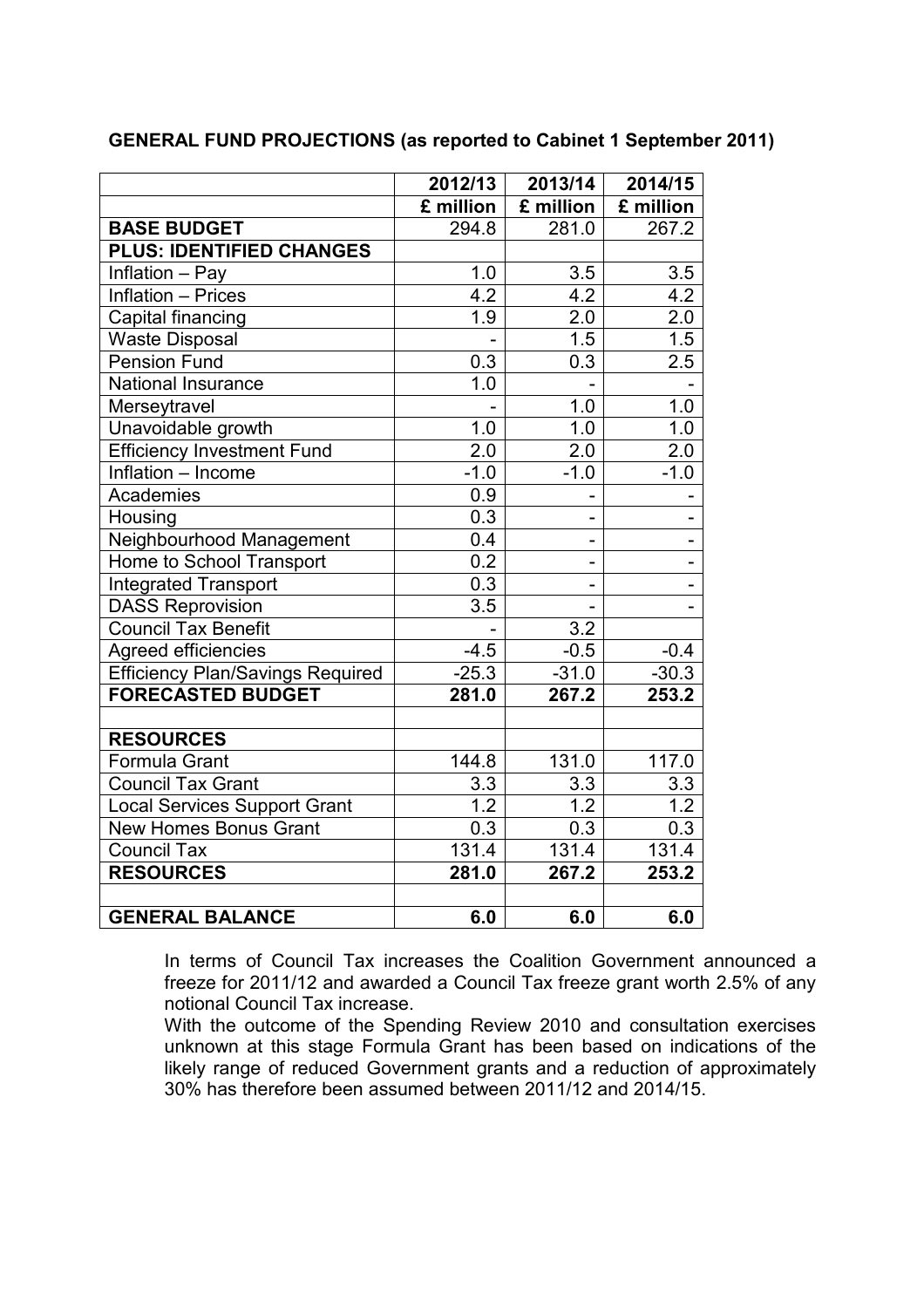# **6.0 RISK ASSESSMENT**

6.1 The Council, whilst providing services also assists in the social and economic development of Wirral. The management of risks helps in the achievement of the objectives, improves services and delivers value for money. The Risk Strategy sets out the policy and the framework for risk management which links with the overall planning process and the risk registers. The main financial risks facing the Council are:-

| <b>RISK / ACTION</b>                   | <b>PROBA</b>  | <b>IMPACT</b> | <b>ACTIONS TO REDUCE RISK</b>   |
|----------------------------------------|---------------|---------------|---------------------------------|
|                                        | <b>BILITY</b> |               |                                 |
| Continuing resource                    | High          | High          | Change Programme.               |
| reductions require strategic           |               |               | Consultation process to assist  |
| management of resources                |               |               | prioritisation.                 |
| <b>Local Government Resource</b>       | High          | High          | Early evaluation of options.    |
| <b>Review and School Funding</b>       |               |               | Lobbying through SIGOMA         |
| Review results in reduced              |               |               | and others including MPs.       |
| funding                                |               |               |                                 |
| Continuing resource                    | High          | Medium        | Local Strategic Partnership     |
| reductions for Partners which          |               |               | work and Strategic Change       |
| impact on Council                      |               |               | Programme.                      |
| Staffing reductions results in         | Medium        | High          | Evaluation of impact of         |
| loss of skills and negative            |               |               | EVR/Severance requests.         |
| impact on services and                 |               |               | Planning /structural changes    |
| finances                               |               |               | including reprovision budget.   |
| Efficiency Plan / savings are          | Medium        | High          | Appraisal of issues at start.   |
| not delivered                          |               |               | Regular reporting of progress.  |
| Demand for adult / child social        | Medium        | High          | Lobbying of Government.         |
| care services increases and            |               |               | Monitoring and reporting.       |
| market failure risks                   |               |               |                                 |
| Health service issues add to           | Medium        | High          | Agreements with NHS Wirral.     |
| Council pressures                      |               |               | Effective care management.      |
|                                        |               |               | Regular dialogue with sector.   |
| Cost of waste / recycling              | Medium        | High          | Lobbying of Government.         |
| services increase                      |               |               | Monitoring and reporting.       |
| Forecasts of future spending           | Medium        | Medium        | Regular review of financial and |
| needs under-estimated                  |               |               | service plans.                  |
| Resources are not targeted             | Medium        | Medium        | Re-allocate wherever possible.  |
| towards priorities                     |               |               | Consultation process.           |
|                                        |               |               | Regular performance reporting   |
| Forecasts of future spending           | Medium        | Medium        | Inflation targets.              |
| needs, pay and inflation vary          |               |               | Pay changes predictable.        |
| from assumptions                       |               |               | Regular review of Strategy.     |
| Income targets not achieved            | Medium        | Medium        | Identify volatile areas.        |
|                                        |               |               | Regular financial monitoring.   |
| <b>Budgetary Control fails to stop</b> | Low           | Medium        | Identify volatile areas.        |
| Council overspending                   |               |               | Regular reporting.              |
| Failure<br>deliver<br>the<br>to        | Low           | High          | Focus medium term resources.    |
| personalisation agenda                 |               |               | Regular reporting on progress.  |
|                                        |               |               |                                 |